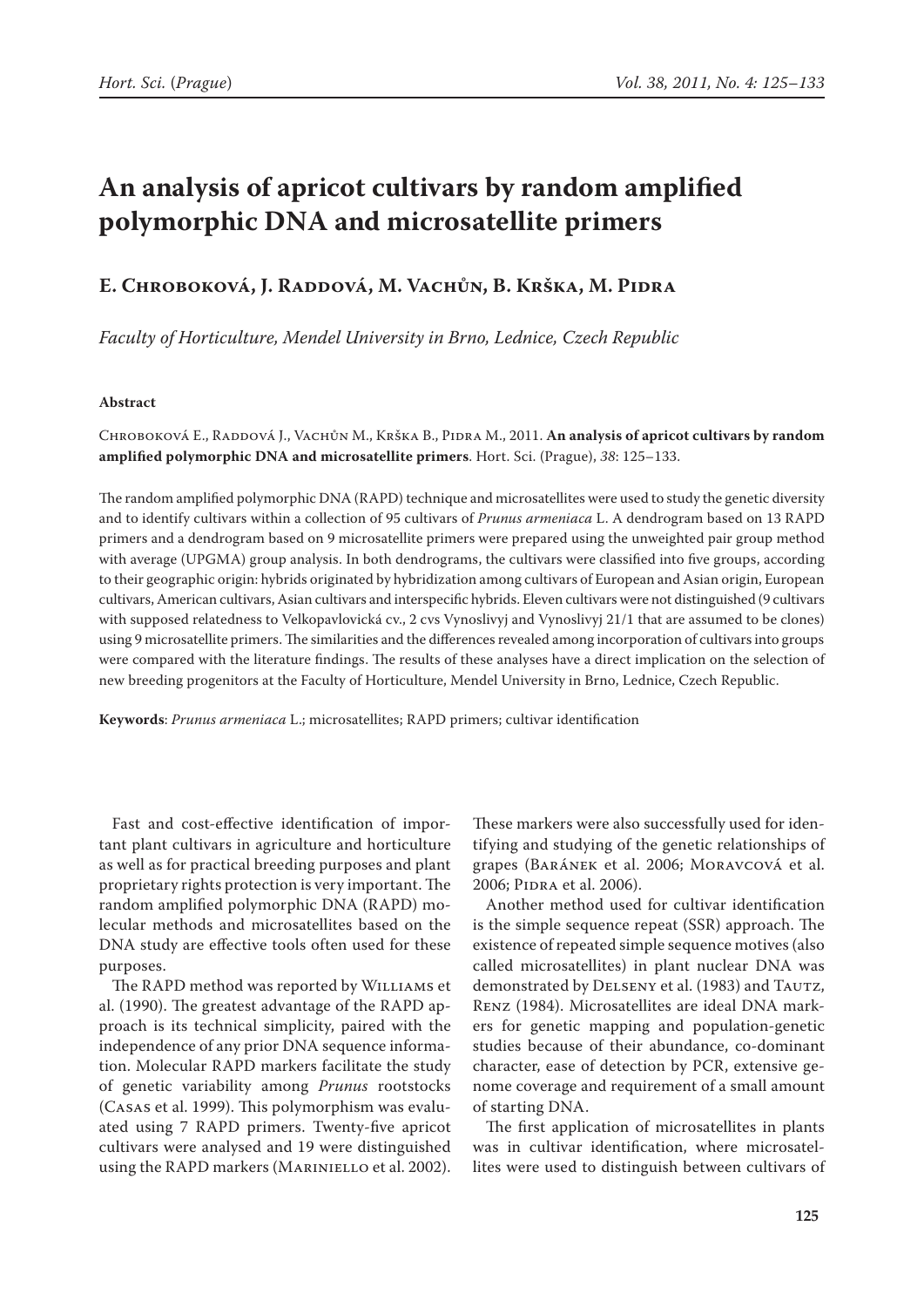grapevine (THOMAS, SCOTT 1993) and soybean (Rongwen et al. 1995).

SSR markers proved to be an efficient tool for fingerprinting apricot cultivars. Messina et al. (2004) reported a set of 99 simple sequence repeats isolated from an apricot genomic library. Twenty SSRs were screened for their polymorphism in 16 apricot cultivars. Seventeen peach SSR markers were used in the molecular characterization of 25 apricot (*Prunus armeniaca* L.) accessions (Sánchez-Pérez et al. 2005). Apricot cultivars were grouped into seven principal groups in accordance with their origin and pedigree. Nine apricot cultivars from Hungary and eleven cultivars from North American and Southern European countries were studied using twelve SSR molecular markers (Romero et al. 2006). These markers made it possible to distinguish all cultivars. Microsatellite polymorphisms in 54 apricot landrace cultivars were identified using 26 *Prunus* microsatellite primers (Krichen et al. 2006). Five microsatellite primers and 28 resulting alleles were sufficient to discriminate among all 54 cultivars.

The objective of this study was to distinguish 95 apricot cultivars maintained by the Department of Fruit Growing at the Faculty of Horticulture in Lednice, Czech Republic. A set of 9 microsatellite primers (Cipriani et al. 1999; Aranzana et al. 2002; Lopes et al. 2002; Hagen et al. 2004; Messina et al. 2004) and the 13 RAPD primers (Operon) were used for this purpose. Finally, the similarity dendrograms of all apricot cultivars were created based on the SSR and RAPD approaches.

## **Material and methods**

## **Plant material**

A set of 95 apricot accessions was used for this study. Cultivars were obtained from the apricot germplasm collection of the Department of Fruit Growing (Faculty of Horticulture, Lednice, Czech Republic).

### **DNA extraction**

Total genomic DNA was extracted from young frozen leaves (0.1 g) using an DNeasy Plant Mini Kit (Qiagen, Hilden, Germany). The DNA concentration was determined by means of electrophoresis on a 1% agarose gel compared with a range of lambda DNA standards containing from 100 to  $200$  ng/ $\mu$ l DNA.

#### **RAPD analysis**

RAPD amplification (Williams et al. 1990) was performed using 13 RAPD primers (OPB-3, OPB-7, OPB-8, OPB-14, OPB-17, OPX-6, OPX-18, OPE-18, OPF-2, OPM-7, OPO-20, R-12, R-3). The primers were selected for a further analysis based on their ability to detect polymorphic amplified products among apricots cultivars.

The RAPD amplification was performed in volumes of 25  $\mu$  containing H<sub>2</sub>O, 1× PCR buffer for Dynazyme DNA Polymerase (Finnzymes), 100µM each of dATP, dCTP, dGTP, dTTP (Promega), 0.4µM 10-mer primer (Operon), 1 unit of Taq polymerase (Finnzymes) and 20 ng of template DNA. After denaturation at 94°C for 3 min, DNA amplifications were performed for 40 cycles in a Biometra® UNO II thermal cycler (Biometra, Göttingen, Germany), according to the program per Williams et al. (1990) and the program for *Prunus* used in the Mendeleum Research Station (RADDOVÁ 2005). Each cycle consisted of: denaturation at 94°C for 20 s, primer annealing at 36°C for 1 min, extension at 72°C for 1 min. At the end of the 40 cycle-long PCR, a further polymerization step was carried out (72°C for 9 min).

The amplified products were separated by electrophoresis in 1.5% agarose gel and visualised by ethidium bromide staining (Sambrook et al. 1996).

RAPD polymorphic bands were scored as 1 for presence of a band and 0 for its absence and were transformed into a binary matrix. The matrix was transferred into a NTSYSpc 2.11T (Sxter Software, Satauket, USA) for dendrogram construction. Similarity among all cultivars was estimated according to the Jaccard coefficient (JACCARD 1901) of unweighted pair group method average (UPGMA). UPGMA is a simple bottom-up data grouping method used in bioinformatics for the creation of phylogenetic trees. The Jaccard coefficient was used to construct a final dendrogram. The dendrogram was displayed using the Tree View 1.6.6 software (Bio-Soft Net, Glasglow, UK).

#### **SSR analysis**

Nine different primer combinations originally developed for apricot SSR loci (Cipriani et al. 1999; Aranzana et al. 2002; Lopes et al. 2002; Hagen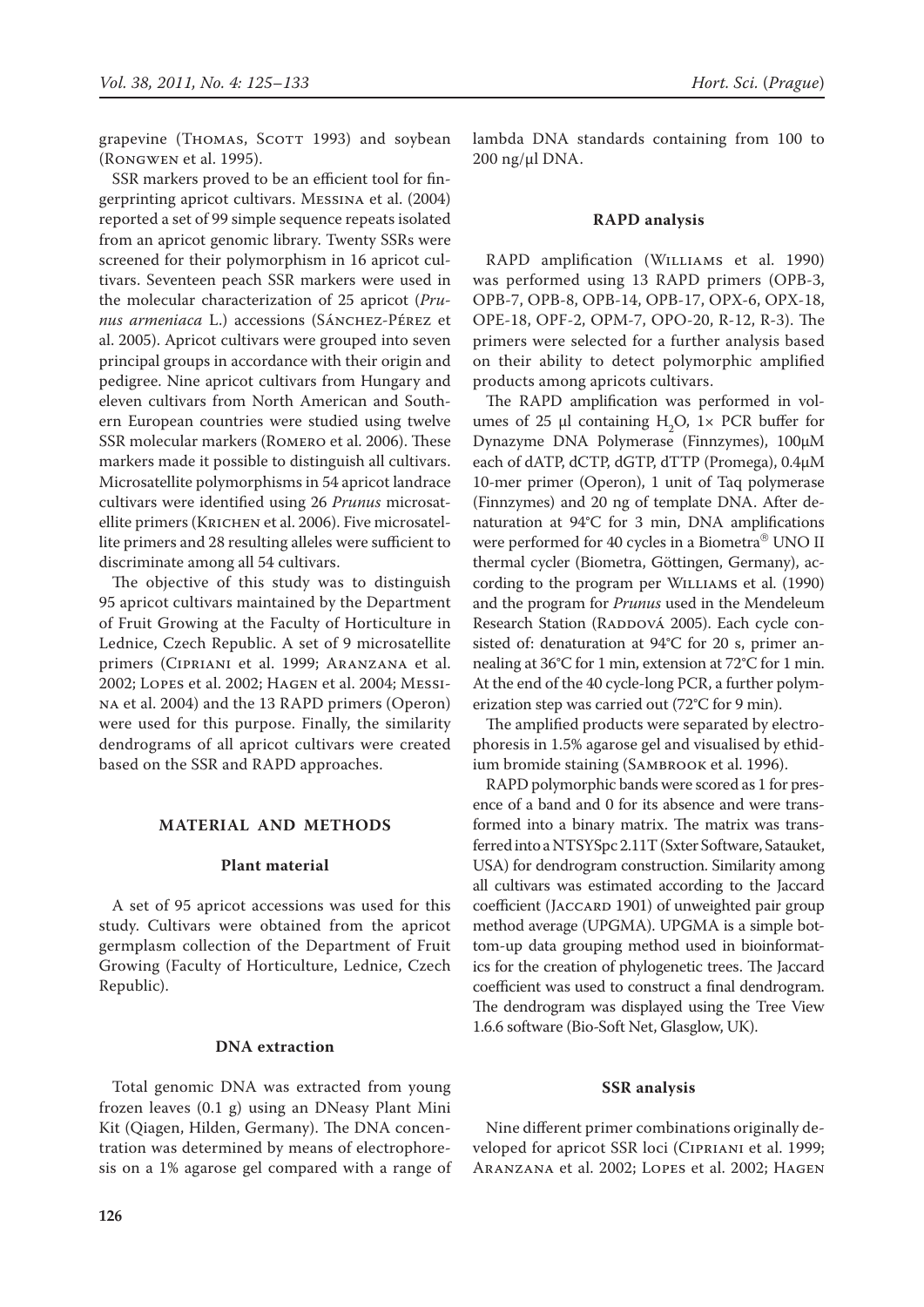et al. 2004; Messina et al. 2004) were used for amplification of DNA from different apricot cultivars. All of the primers were labelled with FAM, NED and JOE fluorescent dyes.

The SSR amplification was performed in volumes of 25 μl containing  $1 \times PCR$  buffer,  $1.5 \text{mM}$ MgCl<sub>2</sub>, 100 $\mu$ M each of dATP, dCTP, dGTP, dTTP (Promega), 0.2µM forward primer and 0.2µM reverse primer, 20 ng of template DNA and 1 unit of Taq polymerase (Finnzymes). The SSR amplification was carried out in 96-well thermal cycler Biometra<sup>®</sup> UNO II.

The PCR reactions were performed by using the temperature regimes according to Cipriani et al. (1999), Aranzana et al. (2002), Lopes et al. (2002), Hagen et al. (2004), Messina et al. (2004).

The efficiency of the SSR reaction was controlled by electrophoresis in 1.5% agarose gel and visualised by ethidium bromide staining (Sambrook et al. 1996). SSR products were analyzed by an ABI Prism 310 genetic analyzer (Applied Biosystems Inc., Forest City, USA) for the determination of variable size and differences of the alleles. A genetic analysis of fluorescently labelled alleles was carried out using the GeneScan analysis software (Applied Biosystem, Forest City, USA).

The FreeTree software package was used to generate a mean character difference matrix and then to produce a dendrogram using UPGMA analyses.

#### **Results and Discussion**

#### **Polymorphism of RAPD markers**

A total of 95 apricot cultivars were analysed. A set of 13 RAPD primers were able to distinguish all the cultivars analysed. The dendrogram of genetic relationships among apricot cultivars based on 13 RAPD primers is presented (Fig*.* 1). The selected primers generated distinctive products in the size range of 430 bp (primer OPB-8) to 1,550 bp (primer OPO-20). Nei's (1973) gene diversity between cultivars achieved an average of 0.2616 and varied from 0.0208 (loci of O2O-950, E18-1250, M7-950, B14-1000) to 0.4999 (loci of OPB8-720 and OPB3-1350).

#### **Polymorphism of SSR markers**

Amplification was successful with 9 apricot SSR primers assayed with a total of 173 polymorphic

bands scored. The number of presumed alleles per locus, revealed by the SSR analysis, ranged from fourteen to twenty eight. The mean number of alleles per locus was 19.2. The high number of alleles can be explained by the use of a large set of cultivars and by a high level of polymorphism of the SSRs in previous studies (Cipriani et al. 1999; Aranzana et al. 2002; Lopes et al. 2002; Hagen et al. 2004; Messina et al. 2004). Nei's (1973) gene diversity between cultivars had an average of 0.1305 and varied from 0.0208 to 0.4995.

Out of 95 cultivars analysed, 11 were not distinguished by means of microsatellite primers (a group of 9 cultivars with supposed relatedness to the cv. Velkopavlovická, as well as the Vynoslivyj and Vynoslivyj 21/1\_9 cultivars, which are assumed to be clones).

## **Genetic relationships and clustering of cultivars by means of RAPD and SSR analysis**

The RAPD dendrogram classified all the 95 cultivars into several groups. In RAPD dendrogram the first significant group is composed of hybrids between European and Asian cultivars (Fig. 1, parts 1a–c). The Betinka, LE-3241, LE-2927 and LE-2904 cultivars are hybrids of European and Central-Asian cultivars, the Saman Hong genotype is of Chinese origin (Fig. 1, part 1a). The SEO-44 clone was open polinated by an Asian apricot cultivar (Fig. 1, part 1b). In addition, the European Cegledi Bibor cultivar (Fig. 1, part 1c) is localized within this group of hybrids between European and Asian cultivars.

In SSR dendrogram the group including hybrids between European and Asian cultivars (Fig. 2, parts 1a–b) was formed. The cultivars LE-3241, LE-2926, LE-2927 (Fig. 2, part 1a) represent the hybrids coming from the Faculty of Horticulture, Lednice. The following cultivars, Vynoslivyj and Vynoslivyj 21/1\_9, are supposed to be clones (Fig. 2, part 1b), moreover cv. Forum is formed by crossing cultivars of European and Irano-Caucasian origin. Zhebentyayeva et al. (2003) confirmed that Vynoslivyj was localized inside the group of European varieties.

In RAPD dendrogram the first significant group is composed by three parts (Fig. 1, parts 1a–c). The molecular RAPD method is casual, moreover, for the identification of genotypes a different information type was used in comparison with the SSR method. In the SSR dendrogram this group is di-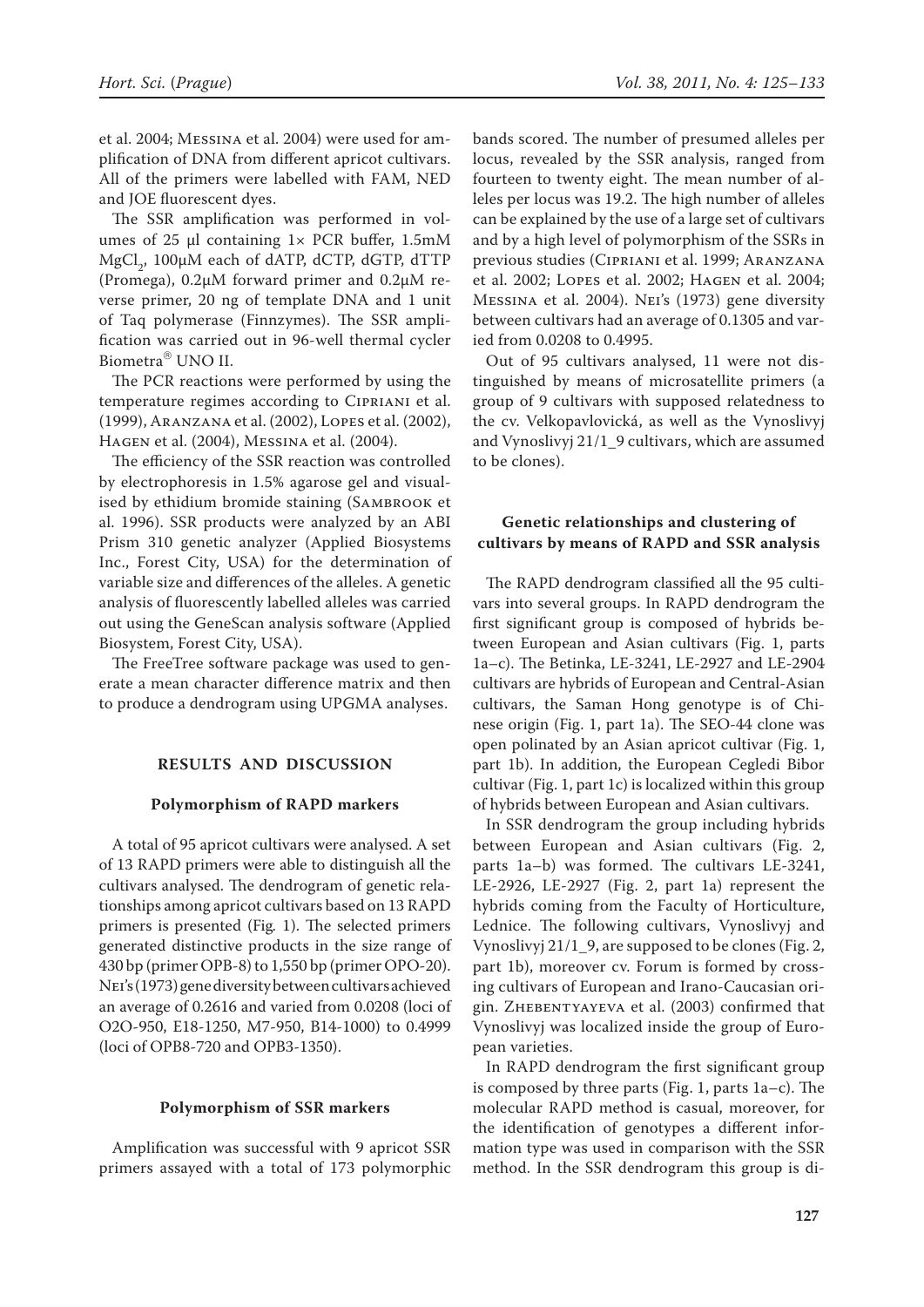

Fig. 1. Dendrogram of genetic relationships between apricot cultivars, constructed by UPGMA based on the Jaccard coefficient, 5b)

based on 13 RAPD markers The scale bar represents simple matching distance; symbol meaning: ♦ interspecific hybrid; ● Europe; ■ America; ▲ Asia; □ hybrids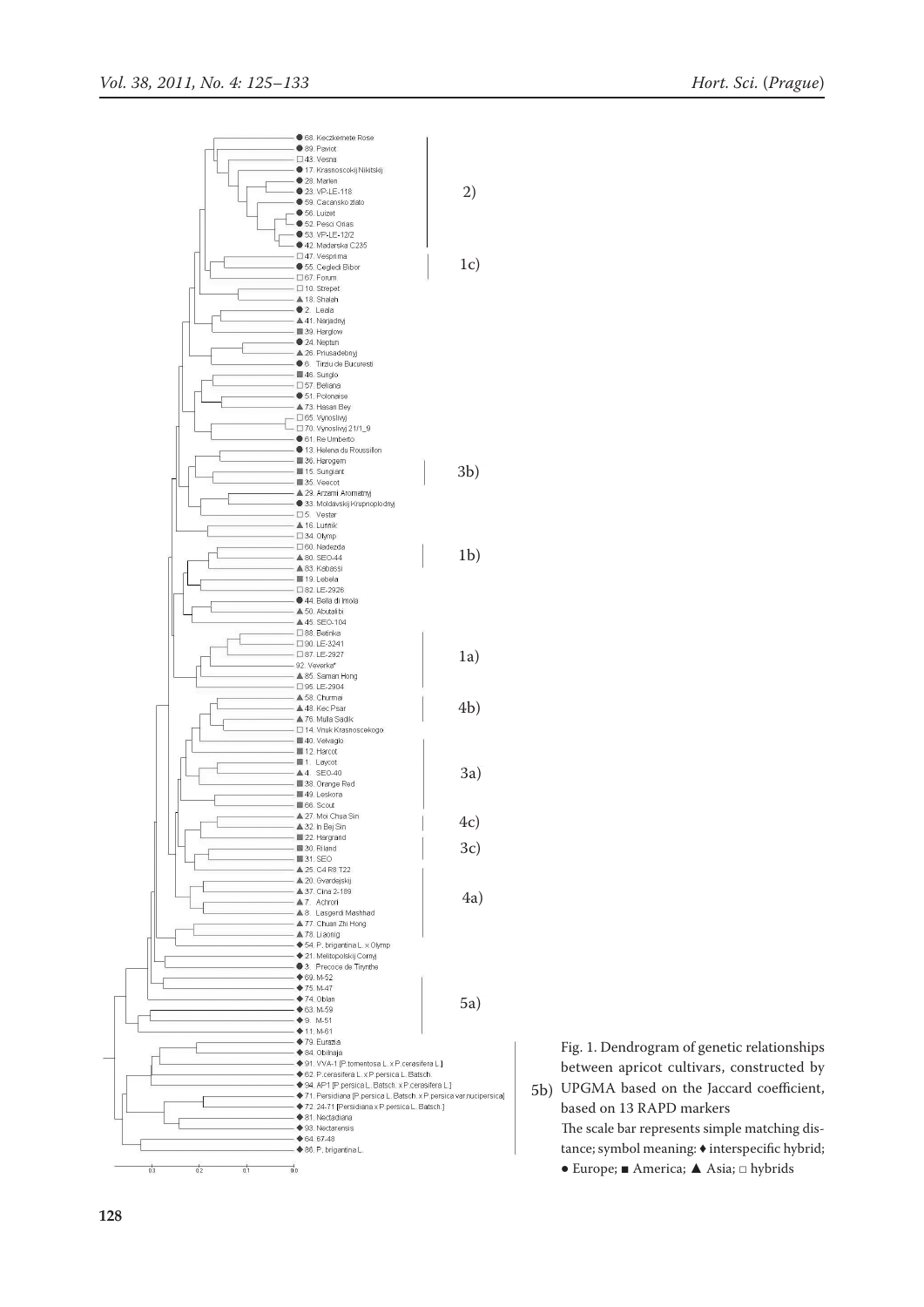

5a)

Fig. 2. Dendrogram of genetic relationships between apricot cultivars, constructed by UPGMA based on the Jaccard coefficient, based on 9 SSR markers

The scale bar represents simple matching distance; symbol meaning: ♦ interspecific hybrid; 5b)

● Europe; ■ America; ▲ Asia; □ hybrids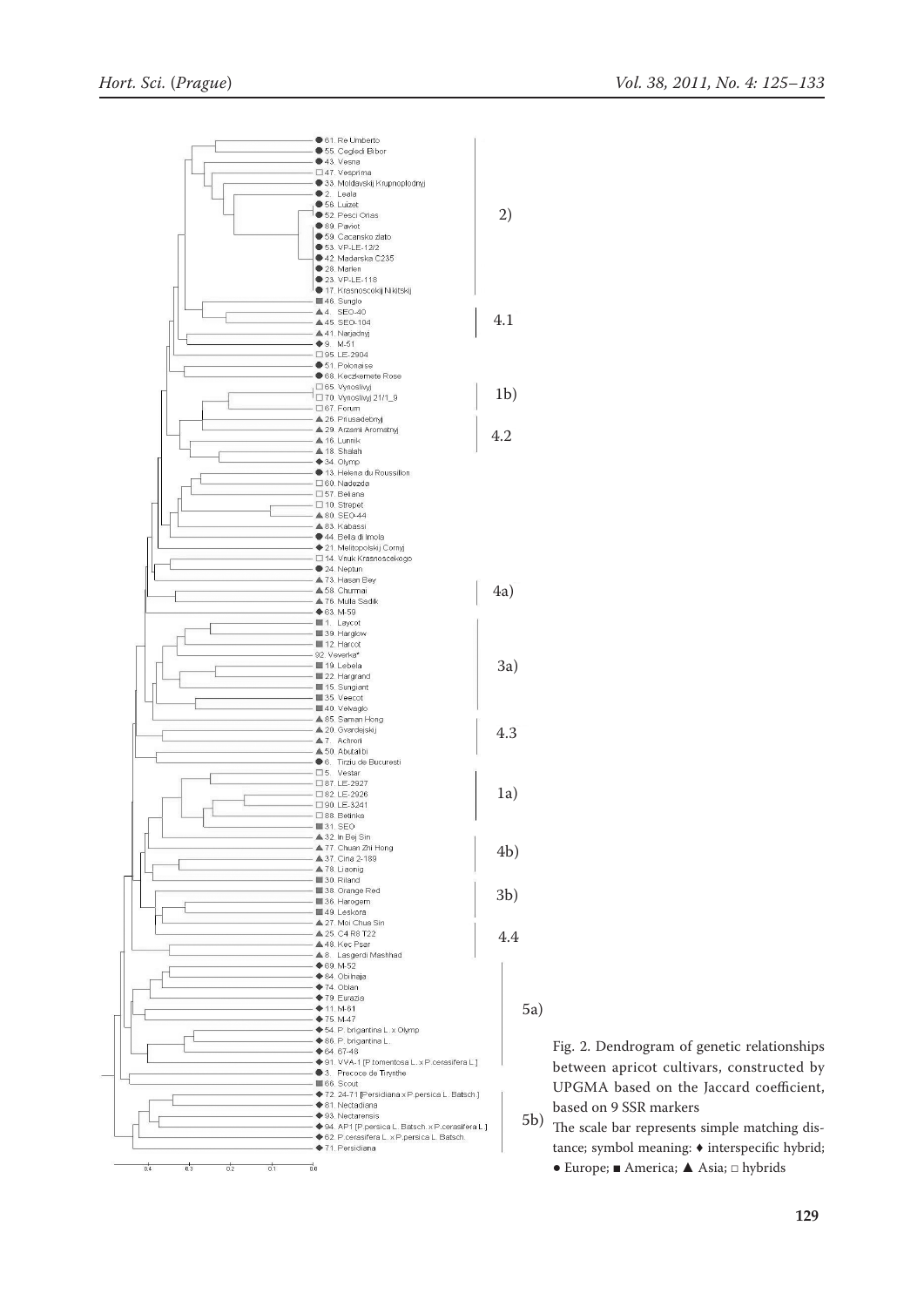vided into two parts (Fig. 2, parts 1a–b). The molecular SSR method offers more accurate genotyping of analysed cultivars.

When comparing RAPD and SSR dendrograms, the genotypes LE-2927, LE-3241 and Betinka (originating from breeding program in Lednice) are common for part 1a in both the RAPD (Fig. 1, part 1a) and SSR dendrograms (Fig. 2, part 1a). Parts 1b and 1c were formed in the RAPD dendrogram for wellarranged assessment of genotypes.

In the RAPD dendrogram the second group contains European cultivars (Fig*.* 1, part 2). Ten genotypes have European origin, moreover hybrid Vesna is included. Genotype Krasnoscokij Nikitskij and clones of Velkopavlovická (VP-LE-12/2, VP-LE-118) were analysed using isoenzymes and RAPD analysis (ZHEBENTYAYEVA, SIVOLAP 2000). They assumed the Krasnoscokij and Velkopavlovická cultivars were localized within the group of European and Irano-Caucasian varieties.

In the SSR dendrogram the group containing European cultivars (Fig*.* 2, part 2) was created. Thirteen genotypes are of European origin, moreover 2 hybrids, Vesna and Vesprima, are included. Vesna and Vesprima represent hybrids between European and Asian cultivars, therefore they are located within the European group in the SSR dendrogram (Fig. 2, part 2). In RAPD dendrogram Vesprima is situated near the European genotypes.

The group of genotypes with supposed relatedness to Velkopavlovická was analysed by means of RAPD and SSR methods. In the RAPD dendrogram all the analysed genotypes were differentiated (Fig.1, part 2). In the SSR dendrogram 9 genotypes with supposed relatedness to Velkopavlovická were not distinguished using SSR primers (Fig. 2, part 2).

In accordance with the SSR analysis, velkopavlovická was grouped as part of the European cultivars. In the same way ZHEBENTYAYEVA et al. (2003) detected that the Velkopavlovická cultivar was grouped as part of the European varieties. Maghuly et al. (2006) supposed that velkopavlovická was clustered with Ksna Ugarska, near the group of European cultivars.

The Luizet and Pesci Orias cultivars were not distinguished by means of an SSR analysis. They are situated within the group of undistinguished cultivars with supposed relatedness to Velkopavlovická (Fig*.* 2, part 2). On the other hand, Luizet and Pesci Orias were separated in the special cluster in the RAPD dendrogram (Fig. 1, part 2). Hormaza (2002) suggested Luizet was classed with GönciMagyar. In a similar study MAGHULY et al. (2006) supposed that the Luizet cultivar was not distinguished with Venus 1414.

According to the SSR results the following cultivars: Cacansko zlato, Cegledi Bibor, Maďarská C-235, Velkopavlovická and Luizet were grouped in the subgroup of Velkopavlovická varieties. This result is in agreement with the study of Maghu-LY et al. (2005) who reported that Cacansko zlato, Maďarská C-235, Velkopavlovická (Le 1) and Luizet 343 cultivars were localized in one subgroup. The same result was confirmed by MAGHULY et al. (2006).

The third group in RAPD dendrogram is composed of American cultivars (Fig*.* 1, parts 3a–c). In part 3a, 6 genotypes are of American origin, moreover Asian genotype SEO-40 is included (Fig. 1). Other genotypes, SEO-44 and SEO-104, were also analysed. They are coming from open-pollination of Asian genotypes. These genotypes are localized in the vicinity of Asian genotypes or hybrids with partly Asian origin.

According to the RAPD analysis the Harcot cultivar was grouped with the SEO-40 clone (Fig*.* 1, part 3a). In the same way, HURTADO et al. (1999) used a set of 45 RAPD primers in order to analyse 18 apricot cultivars and the Harcot cultivar was clustered with the Stark Early Orange (SEO) and Sunglo cultivars within the group of North-American cultivars. BADENES et al. (1996) suggested that North-American cultivars originated by hybridization between European and Asian apricots. The following cultivars: SEO, Hargrand and Riland are grouped together (Fig*.* 1, part 3c). According to Hagen et al. (2002), the SEO cultivar is located in section D with the Russian cultivars Badami and Oranzeno Krasnyj with high chilling requirements.

In the SSR dendrogram the third main group comprises American cultivars (Fig*.* 2, parts 3a–b).

In the SSR dendrogram (part 3a) 8 genotypes are of American origin, Veverka has unknown origin (Fig. 2, part 3a). Genotypes Velvaglo, Laycot, Harcot are common for part 3a in RAPD dendrogram (Fig. 1, part 3a) and in SSR dendrogram (Fig. 2, part 3a).

According to the SSR analysis, Veecot and Harcot were grouped within the group of American varieties (Fig*.* 2, part 3a). Hormaza (2002) confirmed that Veecot, Harcot and Henderson were put in one group.This result agrees with the listed varietal registration given by Brooks, Olmo (1997) who indicate that both Veecot and Harcot had cv. Perfection in their pedigree. In a similar study of Romero et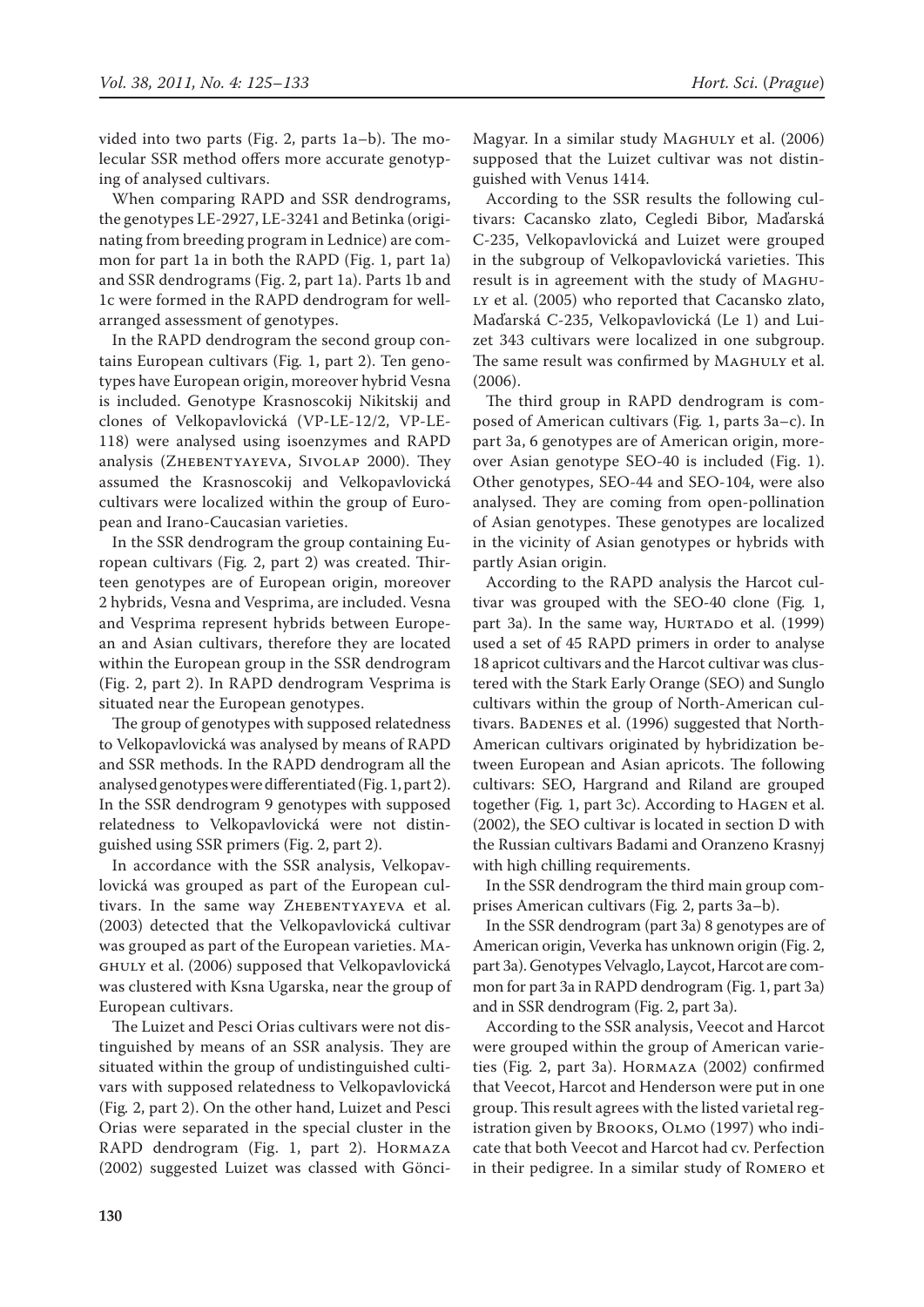al. (2003) the Veecot, Goldrich and Katy cultivars were grouped in the first smaller group and Harcot, Fergani-apricot, Morden-604, and Tadeo in the second smaller group. In the following study Romero et al. (2006) supported the idea that Veecot and Harcot were grouped together along with the Tadeo, Goldrich and Katy cultivars.

According to the SSR analysis, the Orange Red cultivar is situated in the part 3b of Fig*.* 2, with Harogem, Leskora and Riland cultivars. MAGHULY et al. (2005) formed a group of cultivars of varied origin, among which were Orange Red, Harcot, Shalah, Churmai and Veecot.

The Scout was situated in the RAPD dendrogram within the American group (Fig. 1, part 3a), in the SSR dendrogram Scout was found near the interspecific hybrids (Fig. 2, parts 5a–b). This information is not surprising, because Scout has an unknown origin.

The fourth group is composed of Asian cultivars (Fig*.* 1, parts 4a–c). The RAPD analysis showed that Churmai was joined with Kec Psar and Mulla Sadik (Fig*.* 1, part 4b), but the cultivar Arzami Aromatnyj was classed with Moldavskij Krupnoplodnyj. In contrast, according to the results shown by Zhebentyayeva, Sivolap (2000) the Churmai and Arzami cultivars were grouped together. The Chinese Moi Chua Sin and In Bej Sin cultivars are situated within the part 4c of Fig. 1. ZHEBENTYAYEVA, Sivolap (2000) confirmed that these cultivars were grouped within one heterogenous group of cultivars of Central Asian, Irano-Caucasian, Chinese and Dzungar-Zailij origin.

The fourth group in the SSR dendrogram consists of Asian cultivars representing Chinese, Irano-Caucasian and Central-Asian areas (Fig*.* 2, parts 4a, 4b and parts 4.1, 4.2, 4.3, 4.4).

No continuity was found between genotypes situated in additional groups and the RAPD dendrogram. In Fig. 2, part 4a, the Churmai and Mulla Sadik cultivars come from Central Asia. ZHEBENtyayeva et al. (2003) analysed a similar cultivar Churmai Ranni, which clustered with Kok-pshar and Samyi Rannii cultivars. Genotypes Churmai and Mulla Sadik are common for part 4a in the RAPD (Fig. 1, part 4a) and SSR (Fig. 2, part 4a) dendrograms.

According to the SSR analysis, the In Bej Sin cultivar is localized with Chuan Zhi Hong, Čína (China) 2-189 and Liaonig (Fig. 2, part 4b). In contrast with this result, ZHEBENTYAYEVA et al. (2003) suggested In Bej Sin was localized with Moi Chua Sin. Genotypes Chuan Zhi Hong, Liaonig and Čína 2-189 are common for part 4b in the RAPD dendrogram (Fig. 1, part 4b) and the SSR dendrogram (Fig. 2, part 4b).

SSR analysis confirmed that Shalah and Arzami Aromatnyj cultivars are localized in part 4.2 (Fig. 2). In the same way ZHEBENTYAYEVA et al. (2003) revealed that the Shalah cultivar and similar Arzami cultivar are clustered together. Both cultivars are similar to Chinese apricot cultivars in anatomical and morphological traits (KOVALJOV 1963; ROSTOVA, SOKOLOVA 1992). In addition, Shalah represents an Irano-Caucasian variety. Romero et al. (2003) clustered the Shalah and Hybrid-12 cultivars (it is considered to be open pollination of the Armenian variety Shalah according to the Genetics and Breeding Department, Szent Istvan University, Budapest, Hungary). Shalah showed a very low coefficient of genetic similarity (0.15). Furthermore the Priusadebnyj cultivar was clustered with Shalah and Arzami Aromatnyj (Fig. 2, part 4.2). MAGHULY et al. (2005) grouped cv. Priusadebnyj with Samarkandskij Rannij, using 10 polymorphic microsatellite markers. In a similar study MAGHULY et al. (2006) used 10 different polymorphic microsatellite markers and the Priusadebnyj and Samarkandskij Rannij cultivars were not distinguished. Moreover Romero et al. (2003) reported that the Shalah and Erevan cultivars are supposed to be synonyms.

The SSR analysis revealed cv. Kec Psar was localized with Lasgerdi Mashhad (Fig. 2, part 4.4). Maghuly et al. (2005) suggested that Kec Psar showed a very high level of genetic distance in the dendrogram. In addition Romero et al. (2003) put the Kec Psar, Vnuk-partizana and Olymp cultivars in the same group.

In the RAPD dendrogram the fifth group includes interspecific hybrids and botanical species (Fig*.* 1, parts 5a–b).

For example, the M-51 and M-61 hybrids are located in the part 5a (Fig. 1). M-51 originated by crossing [(*P. salicina* L. × *P. armeniaca* L.) × (*P. armeniaca* L.)], however M-61 originated by crossing [(*P. besseyi* L. H. Bailey. × *P. salicina* L.) × (*P. domestica* × *P. armeniaca* L.)] × [*P. armeniaca* L.]. The Eurasia hybrid was localized in part 5b, Fig. 1. Kramarenko (2006) suggested the Eurazia-21 rootstock was an interspecific hybrid from crossing (*P. salicina* L. × *P. americana* L. × *P. cerasifera* L.) species*.*

The following genotypes Persidiana, 24-71 (Persidiana × *P. persica*), Nectadiana, Nectarensis, *P. cerasifera* × *P. persica*, AP1 (*P. persica* × *P. cerasifera*) are common for the part 5a in RAPD dendro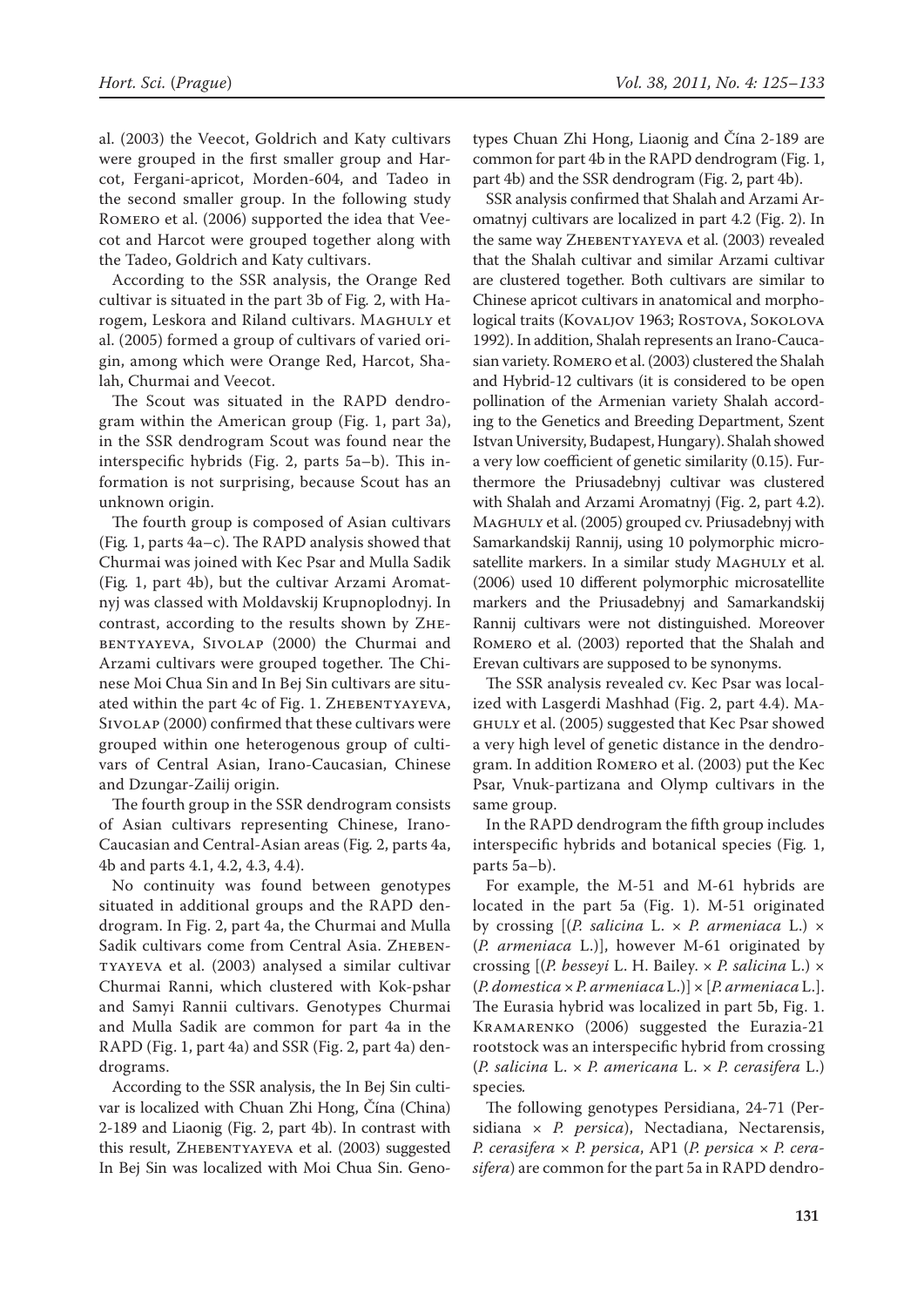gram (Fig. 1, part 5a) and SSR dendrogram (Fig. 2, part 5a). Genotypes Persidiana, 24-71, *P. cerasifera* × *P. persica* and AP1 contain in their origin *P. persica* species.

In the SSR dendrogram the fifth group contains interspecific hybrids and botanical species (Fig*.* 2, parts 5a–b).

Ten interspecific hybrids are localized in a separate part of the dendrogram (Fig*.* 2, part 5a). M-52 and M-47 represent hybrids with *P. armeniaca* L. and *P. cerasifera* L. in their pedigree. The complex hybrid M-61 comprises the following species: *P. besseyi* Bailey, *P. salicina* L. and *P. domestica* L. as well as *P. armeniaca* L. In addition, some other hybrids are presented in this group, e.g. *P. brigantina*  × Olymp, Obilnaja, Oblan, VVA-1 (*P. tomentosa* L. × *P. cerasifera* L.) and hybrid 67-48.

Six interspecific hybrids are situated in the last part of the SSR dendrogram (Fig*.* 2, part 5b): *P. cerasifera* L. × *P. persica* L. Batsch., Persidiana × *P. persica* L. Batsch., *P. persica* L. Batsch. × *P. cerasifera* L., Persidiana, Nectadiana and Nectarensis. Localization of all these cultivars together could be explained: *P. persica* is presented as a parent in all three genotypes*.* 

The Precoce de Tirynthe and Scout cultivars are situated between the parts 5a and 5b (Fig. 2). While the parentage of Scout is unknown, it was selected from a Canadian import of seeds from Manchuria that took place in about 1930 (Brooks, Olmo 1972). This cultivar was localized within the group of interspecific hybrids, and considering its unknown parentage this location is logical. On the other hand, the Precoce de Tirynthe cultivar represents a typical Mediterranean variety; therefore its location is not logical within the group of interspecific hybrids. In the RAPD dendrogram the genotype Precoce de Tirynthe is localized in the part 5a, Scout is in the American part 3a.

Both techniques may provide useful information on the level of polymorphism and diversity in apricot. Repeating twice each amplification reaction and using conservative criteria of band selection can lead to generating reliable RAPD data. Nonetheless SSRs is also a marker of choice for an analysis in apricot. High polymorphism, abundance and co-dominant nature of SSRs make these markers more adequate for pedigree analyses and for other marker applications in genetics (segregation studies, genome mapping) or breeding (e.g. importance for a certification program to protect the new releases from breeding programs). The results obtained from this study would be useful for better management and identification of cultivars and also should help to avoid mislabelling of the genotypes studied.

#### **References**

- Aranzana M.J., Garcia-Mas J., Carbó J., Arús P., 2002. Development and variability analysis of microsatellite markers in peach. Plant Breeding, *121*: 87–92.
- Badenes M.L., Asins M.J., Carbonell E.A., Llácer G., 1996. Genetic diversity in apricot (*Prunus armeniaca* L.) aimed at improving resistance to *plum pox virus*. Plant Breeding, *115*: 133–139.
- Baránek M., Raddová J., Pidra M., 2006. Comparative analysis of genetic diversity in *Prunus* L. as revealed by RAPD and SSR markers. Scientia Horticulturae, *108*: 253–259.
- Brooks R.M., Olmo H.P., 1972. Register of Fruit & Nut Varieties. 2nd Ed. Berkeley, USA, University of California Press.
- Brooks R.M., Olmo H.P., 1997. Register of Fruit & Nut Varieties. 3rd Ed. Alexandria, USA, ASHS Press.
- Casas A.M., Igartua E., Balaguer G., Moreno M.A., 1999. Genetic diversity of *Prunus* rootstocks analyzed by RAPD markers. Euphytica, *110*: 139–149.
- Cipriani G., Lot G., Huang W-G., Marrazom.T., Peter-LUNGER E., TESTOLIN R., 1999. AC/GT and AG/CT microsatellite repeats in peach (*Prunus persica* L.) isolation, characterization and cross-species amplification in *Prunus*. Theoretical and Applied Genetics, *99*: 65–72.
- Delseny M., Laroche M., Penon P., 1983. Detection of sequences with Z-DNA forming potential in higher plants. Biochemical and Biophysical Research Communications, *116*: 113–120.
- Hagen L.S., Khadari B., Lambert P., Audergon J.M., 2002. Genetic diversity in apricot revealed by AFLP markers: species and cultivar comparisons. Theoretical and Applied Genetics, *105*: 298–305.
- HAGEN L.S., CHAIB J., FADY B., DECROOCQ V., BOUCHET J.P., LAMBERT P., AUDERGON J.M., 2004. Genomic and cDNA microsatellites from apricot (*Prunus armeniaca* L.). Molecular Ecology Notes, *4*: 742–745.
- Hormaza J.I., 2002. Molecular characterization and similarity relationships among apricot (*Prunus armeniaca* L.) cultivars using simple sequence repeats. Theoretical and Applied Genetics, *104*: 321–328.
- Hurtado M.A., Badenes M.L., Llácer G., 1999. Random amplified polymorphic DNA as a tool for apricot cultivar identification. Acta Horticulturae, *488*: 281–287.
- JACCARD P., 1901. Étude comparative de la distribution florale dans une portion des Alpes et des Jura. Bulletin de la Société Vaudoise des Sciences Naturelles, *37*: 241–272.